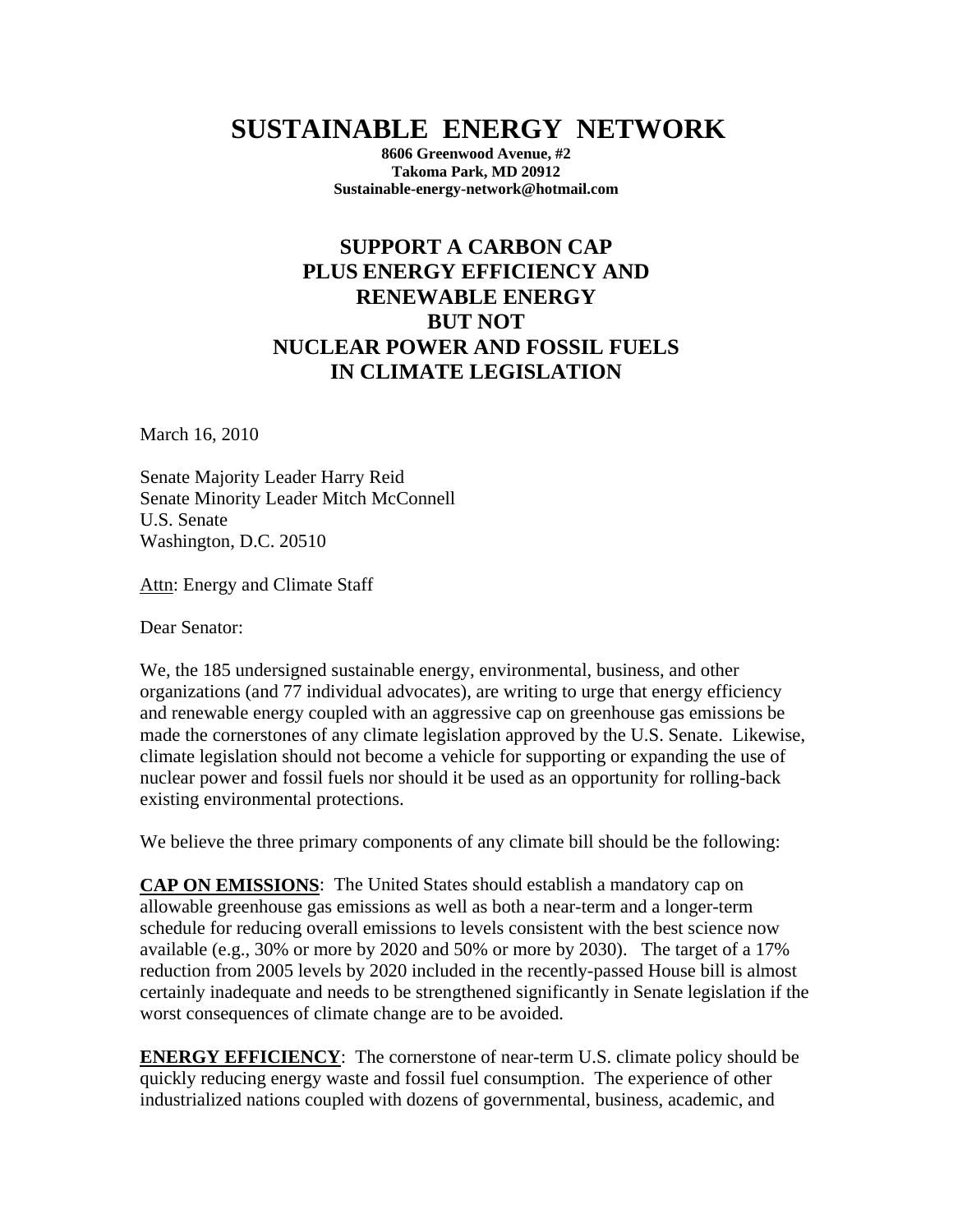private analyses over the past three decades consistently document that the potential exists for sharply reducing U.S. energy use while simultaneously creating jobs, protecting the environment and low-income consumers, and sustaining a good quality of life. Rapidly curbing energy consumption by 30% or more is well within reach. Consequently, a Senate climate bill should greatly strengthen energy efficiency goals including the creation of mandatory national standards for residential and commercial buildings, greatly-expanded use of co-generation and combined heat & power in the utility sector, and much more aggressive efficiency standards for lighting, appliances, industrial equipment, and motor vehicles.

**RENEWABLE ENERGY:** While both the U.S. Senate and House of Representatives have informally embraced the goal of 25% renewable energy by 2025, this target – or an even stronger one – should be formally incorporated in Senate climate or energy legislation. However, the measure's current renewable energy provisions are far too weak. For example, in the electricity sector, the Senate bill only envisions a Renewable Electricity Standard of 3% by 2013 – even though non-hydro renewables are already producing almost 4% of the nation's electricity and will likely reach 6% (or more) by 2013 under a business-as-usual scenario. The Senate's RES target for the near-term should be at least doubled if not tripled or quadrupled and made significantly more aggressive for the longer-term as well as coupled with other measures to drive renewable energy development.

By focusing on this three-pronged strategy (i.e., carbon cap + efficiency + renewables), it may prove unnecessary - for the moment at least - to tackle either of the two most controversial options for addressing climate change: creating a "trading system" for emissions credits or imposing carbon taxes.

On the other hand, climate legislation should not support any of the following:

**FOSSIL FUELS:** There should not be an expansion of federal support for fossil fuels. Rather, U.S. climate policy should include the aggressive phase-out of coal-fired plants (beginning with the dirtiest) and oil use in the transportation sector. Likewise, federal subsidies for the fossil fuel industries should be ramped down considerably, if not completely eliminated. If there appear to be promising and near-term technologies that can burn coal with vastly-reduced CO2 and other emissions as well as minimal environmental impacts, the investment burden should be borne primarily by the coal and utility industries, not the American taxpayer.

**NUCLEAR POWER**: There should be no financial or regulatory incentives for new nuclear construction or relicensing of existing plants. Fifty years of experience coupled with ever-escalating price estimates for a new generation of reactors should provide sufficient evidence that nuclear power cannot be seen as a cost-effective alternative to fossil fuels or solution to climate change. Additional nuclear reactors would pose safety, proliferation, and terrorist threats as well as generate highly-radioactive waste. Furthermore, while investments in the nuclear sector could not bring new reactors on-line within the timeframe and on a scale needed to address global warming, they would drain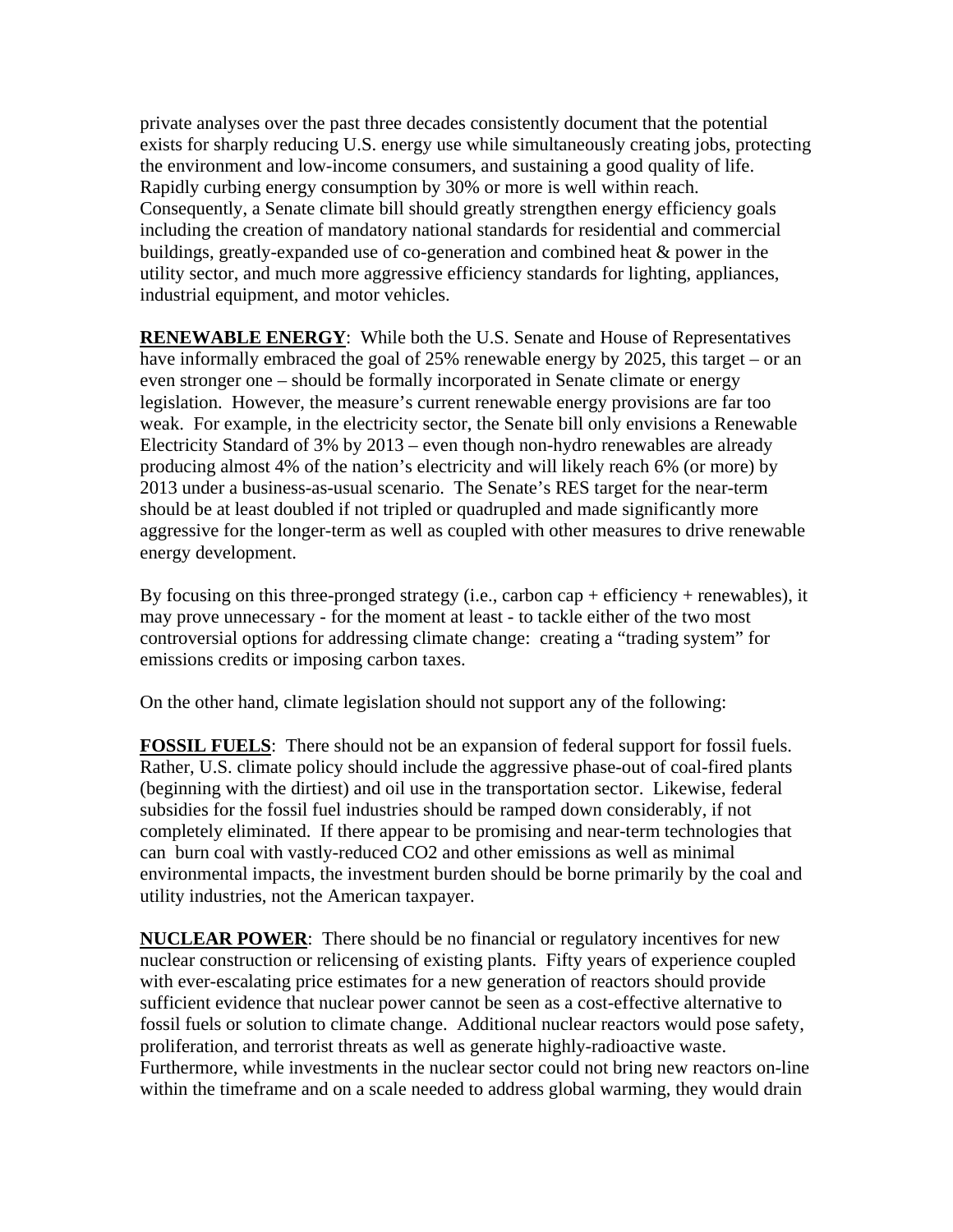financial resources from far more-promising efficiency and renewable energy alternatives.

**ENVIRONMENTAL ROLL-BACKS:** Climate legislation should not be employed as a vehicle for rolling back existing environmental or human-health safeguards. In particular, the Senate climate bill should leave intact the authority of the U.S. Environmental Protection Agency to regulate CO2 emissions if legislation approved by the Congress or other regulations issued by the Administration prove to be insufficient. Similarly, current provisions of the Clean Air Act requiring upgrades of coal-burning electricity plants should also be left intact – if not strengthened.

In conclusion, we believe it is imperative that Congress act now and act aggressively to address the threats posed by climate change. In addition, we believe that greenhouse gas emissions can be cut swiftly and in an economically and environmentally sound way by means of a national emissions cap that is realized through a combination of aggressive energy efficiency and renewable energy standards. However, we also believe that climate legislation that promotes continued or expanded use of fossil fuels and/or nuclear power, or which rolls back existing environmental safeguards, could result in a bill that might actually be worse than no bill at all.

We appreciate your consideration of these views.

cc. Members, U.S. Senate

 Senate Committees on Environment & Public Works, Energy & Natural Resources, Finance

Sincerely,

## ORGANIZATIONAL SIGNERS

Rob Ashmore Aeonsolar Jersey City, NJ

David Swanson After Downing Street Charlottesville, VA

Lesley Weinstock Agua es Vida Action Team (AVAT) Albuquerque, NM

John Atkeison, Director - Climate & Clean Energy Programs Alliance for Affordable Energy New Orleans, LA

Dr. Lewis Cuthbert Alliance for a Clean Environment Pottstown, PA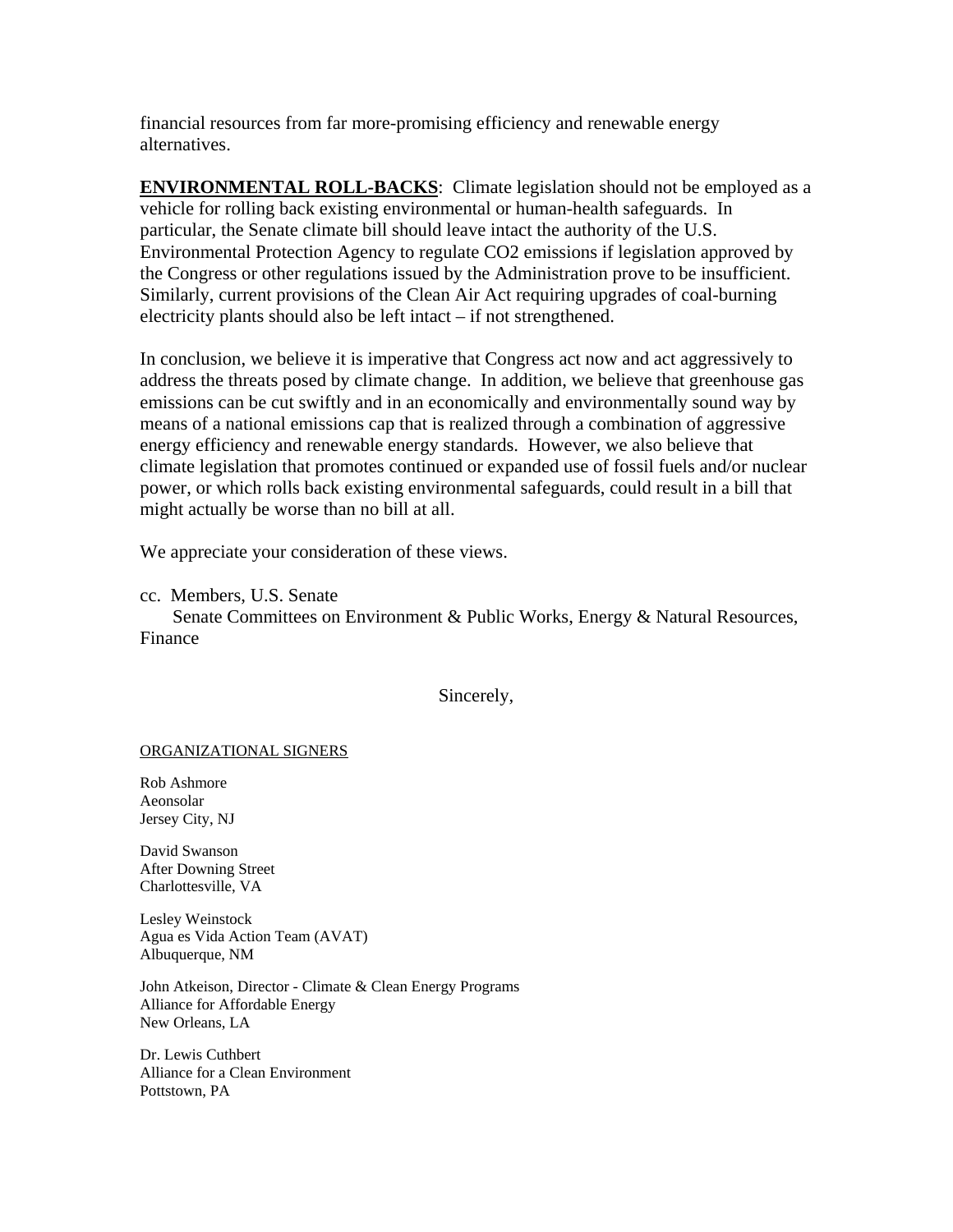Rochelle Becker, Executive Director Alliance for Nuclear Responsibility San Luis Obispo, CA

Anne Pearson, Director Alliance for Sustainable Communities Edgewater, MD

Martin Boksenbaum Alliance for Sustainable Communities-Lehigh Valley Bethlehem, PA

Joyce Martin, JD; Director - Environmental Health Policy American Association on Intellectual & Developmental Disabilities Washington, DC

Rita Schenck American Center for Life Cycle Assessment Institute for Environmental Research & Education Vashon, WA

Casey Sterr, Executive Director Appalachia - Science in the Public Interest Mt. Vernon, KY

Greg Hanson Aqua Sun International Minden, NV

Chamomile Nusz, Program & Marketing Director Artha Sustainable Living Center LLC Amherst, WI

Dr. Robert A. Bardwell Bardwell Consulting Ltd Denver, CO

Dave Room Bay Localize Oakland, CA

Kevin Kamps Beyond Nuclear Takoma Park, MD

Fernando Ausin BioTU San Francisco, CA

Louis Zeller, Science Director Blue Ridge Environmental Defense League Glendale Springs, NC

Paul Cameron Brattleboro Climate Protection Brattleboro, VT

Jeff Perlman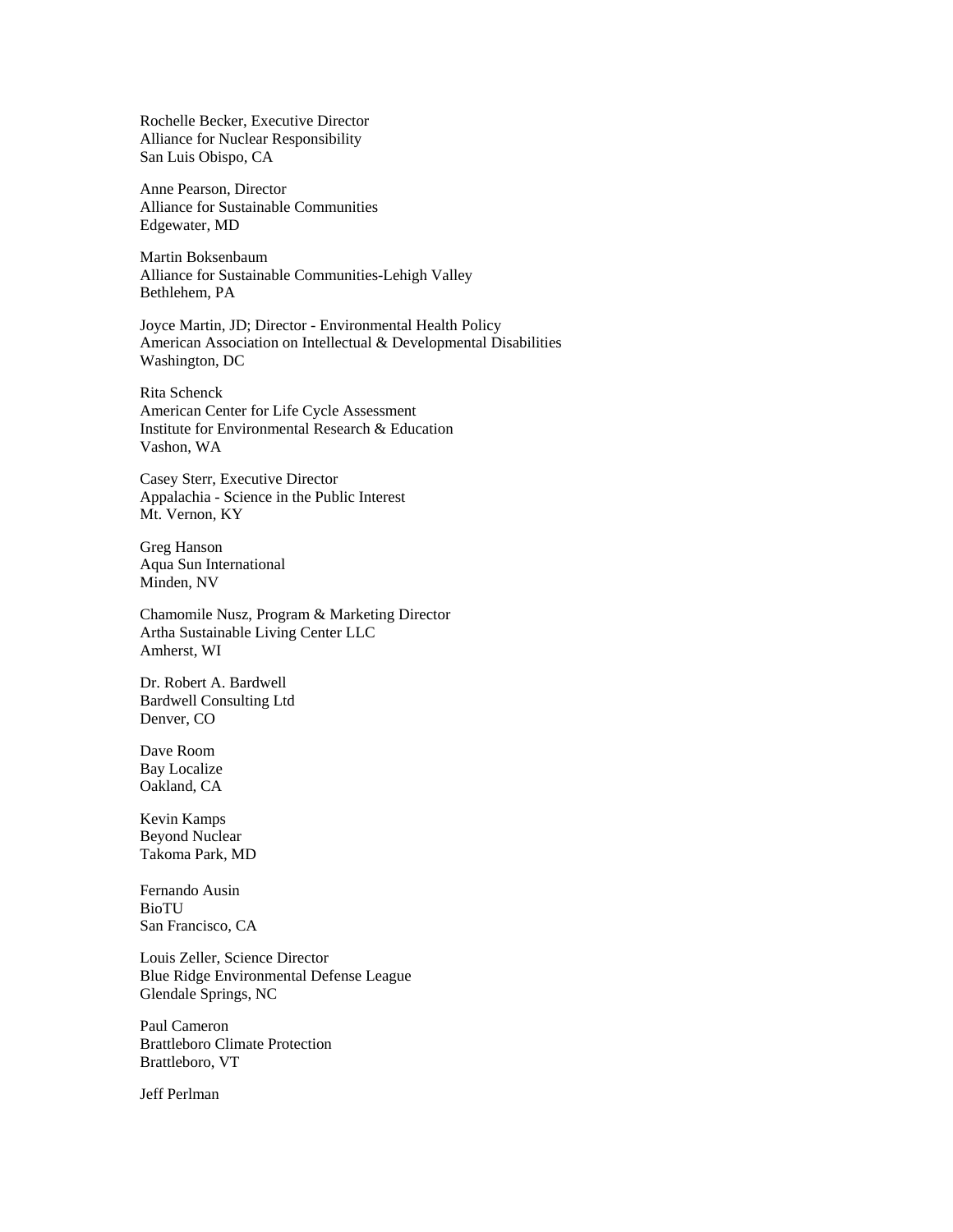Bright Power New York, NY

Bart Sheldrake & Whitney Painter Buglet Solar Electric Installation Golden, CO

Sandra Gavutis, Executive Director C-10 Foundation Newburyport, MA

James P. Sweeney, President CCI Energy, LLC & Sustainable New Energy Plymouth, MA

William Snape Center for Biological Diversity Washington, DC and Tucson, AZ

W. Donald Hudson, Jr.; President Chewonki Foundation Wiscasset, ME

Chris Fried Chris Fried Solar (and) Martha's Vineyard Peace Council Tisbury, MA

David Hughes, Executive Director Citizen Power Pittsburgh, PA

Adrienne Esposito, Executive Director Citizens Campaign for the Environment Farmingdale, NY

Charlie Higley Citizens Utility Board of Wisconsin Madison, WI

Carol Stark, Director Citizens Against Ruining the Environment-C.A.R.E. Lockport, IL

Janet Greenwald Citizens for Alternatives to Radioactive Dumping Albuquerque, NM

Jan Jarrett Citizens for Pennsylvania's Future Harrisburg, PA

Keith Gunter Citizens' Resistance at Fermi Two Monroe, MI

James J. Provenzano Clean Air Now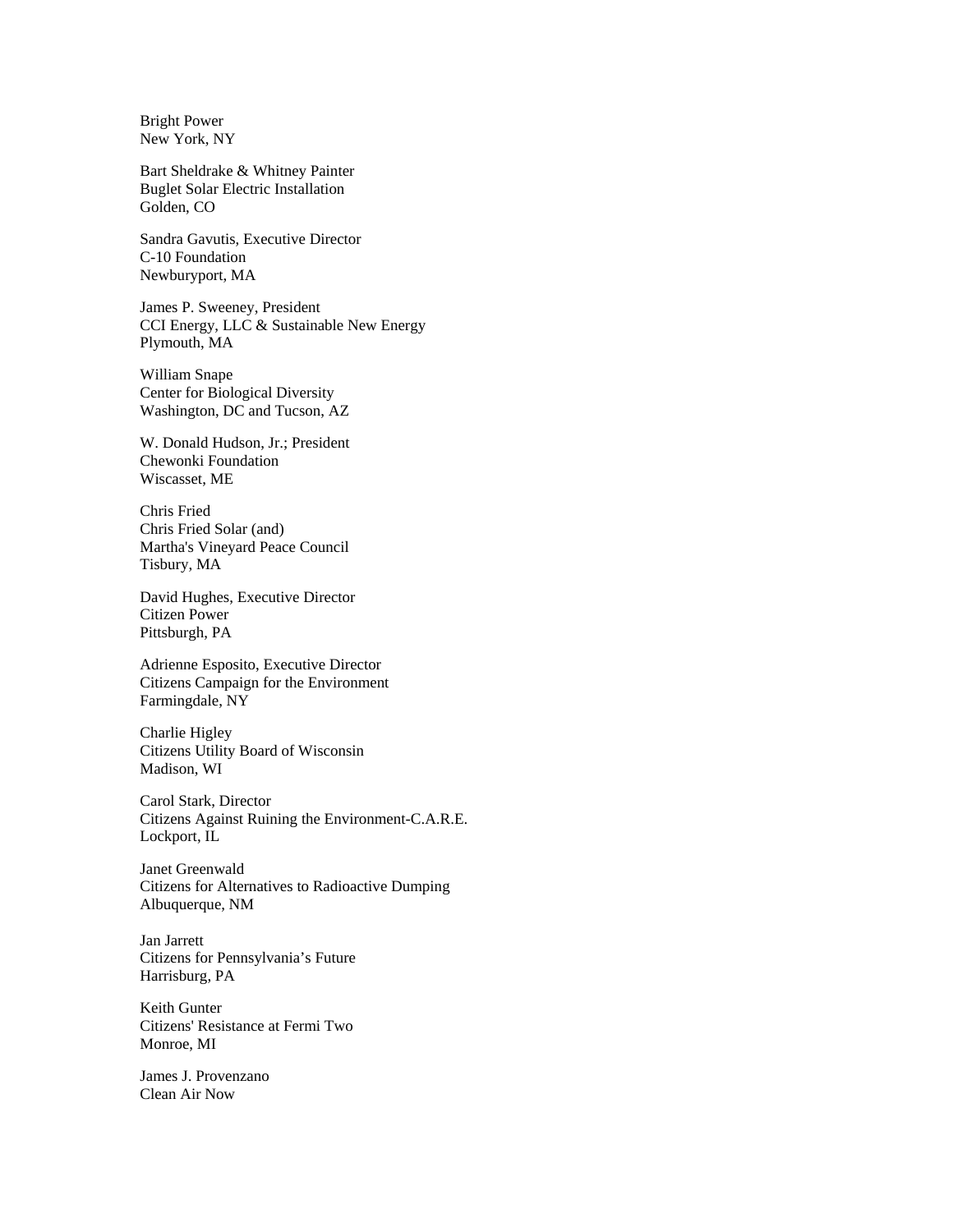Los Angeles, CA

Lynn Thorp Clean Water Action Washington, DC

Michael J. Keegan Coalition for a Nuclear Free Great Lakes Monroe, MI

Lyn Harris Hicks, Advocate Coalition for Responsible & Ethical Environmental Decisions San Clemente, CA

Joseph Lancaster Cogenic, LLC Rochester, NY

George Burmeister Colorado Energy Group, Inc. Boulder, CO

Rabbi Andrea Cohen-Kiener, Director Interreligious Eco-Justice Network Connecticut's Interfaith Power & Light West Hartford, CT

Patrick J. Griebel Consolidated Solar Technologies Albuquerque, NM

Kimchi Rylander, Outreach Coordinator Culture's Edge dba Earthaven Ecovillage Black Mountain, NC

Mark Trechock, Staff Director Dakota Resource Council Dickinson, ND

Charmaine White Face, Coordinator Defenders of the Black Hills Rapid City, SD

Stephen M. Brittle Don't Waste Arizona Phoenix, AZ

Alice Hirt Don't Waste Michigan Holland, MI

Jerry Viste, E.D. Door County Environmental Council, Inc Fish Creek, WI

Lois Barber EarthAction Amherst, MA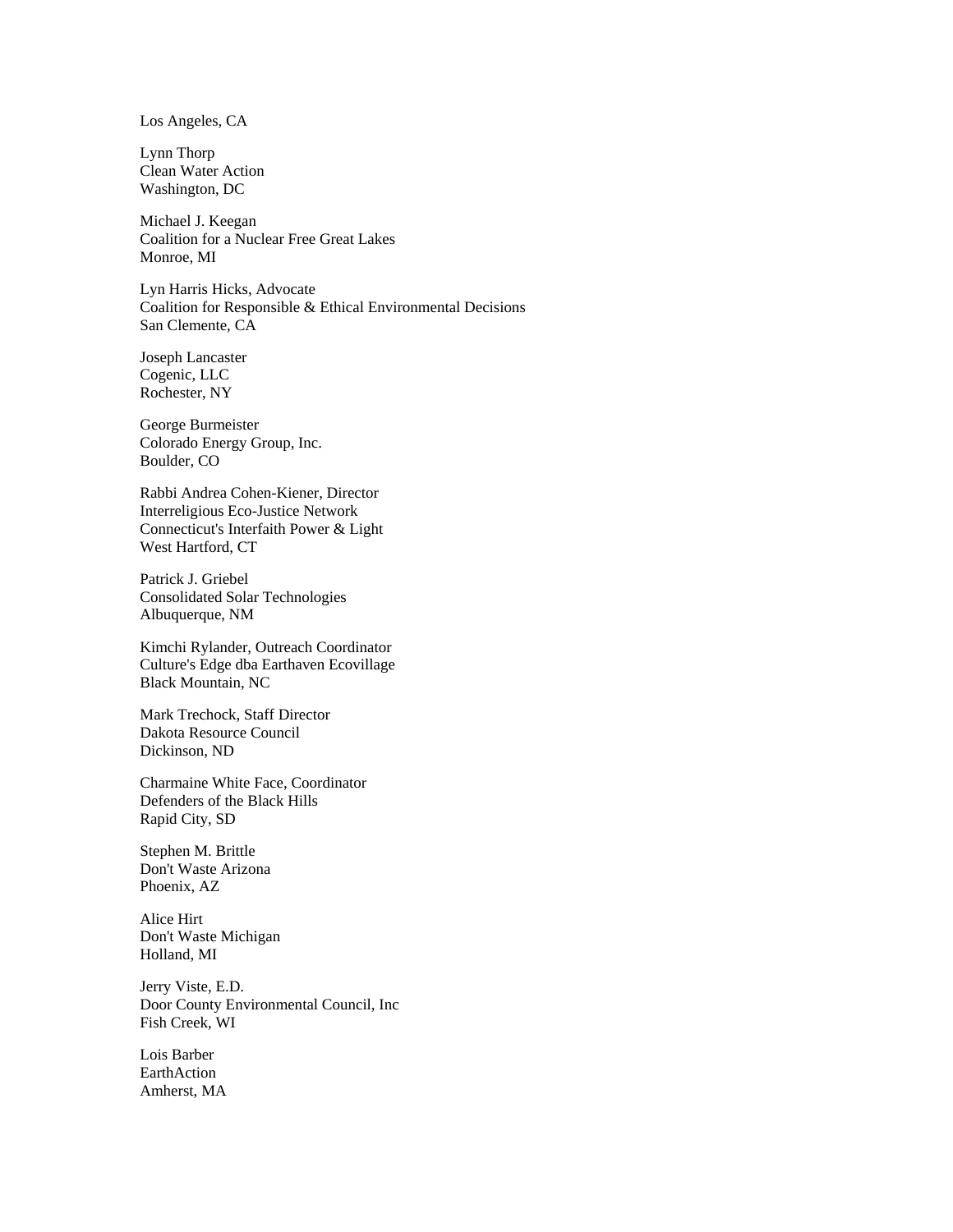Al Fritsch Earth Healing, Inc. Ravenna, KY

Dan Brook Eco-Eating San Jose, CA

Kathy Tibbits, Volunteer Staff Attorney ecoLaw Institute, Inc. Stillwell, OK

Cara L. Campbell, Chair Ecology Party of Florida Ft. Lauderdale, FL

Mary Davis, Director EcoPerspectives (a project of Earth Island Institute) Lexington, KY

Gwen Farry, BVM Eighth Day Center for Justice Chicago, IL

Judy Braiman, President Empire State Consumer Project Rochester, NY

Kat A. Donnelly, President (PhD Student, Massachusetts Institute of Technology) EMpower Devices Cambridge, MA

Stephen Guesman Energize Alabama Birmingham, AL

Dave Room Energy Preparedness Oakland, CA

Bret Fanshaw, Environmental Associate Environment Arizona Phoenix, AZ

Judith Johnsrud Environmental Coalition on Nuclear Power State College, PA

Bonnie A. New, MD MPH Environmental & Occupational Health Consulting Houston, TX

Lillian Light, President Environmental Priorities Network Manhattan Beach, CA

Linda Ochs, Director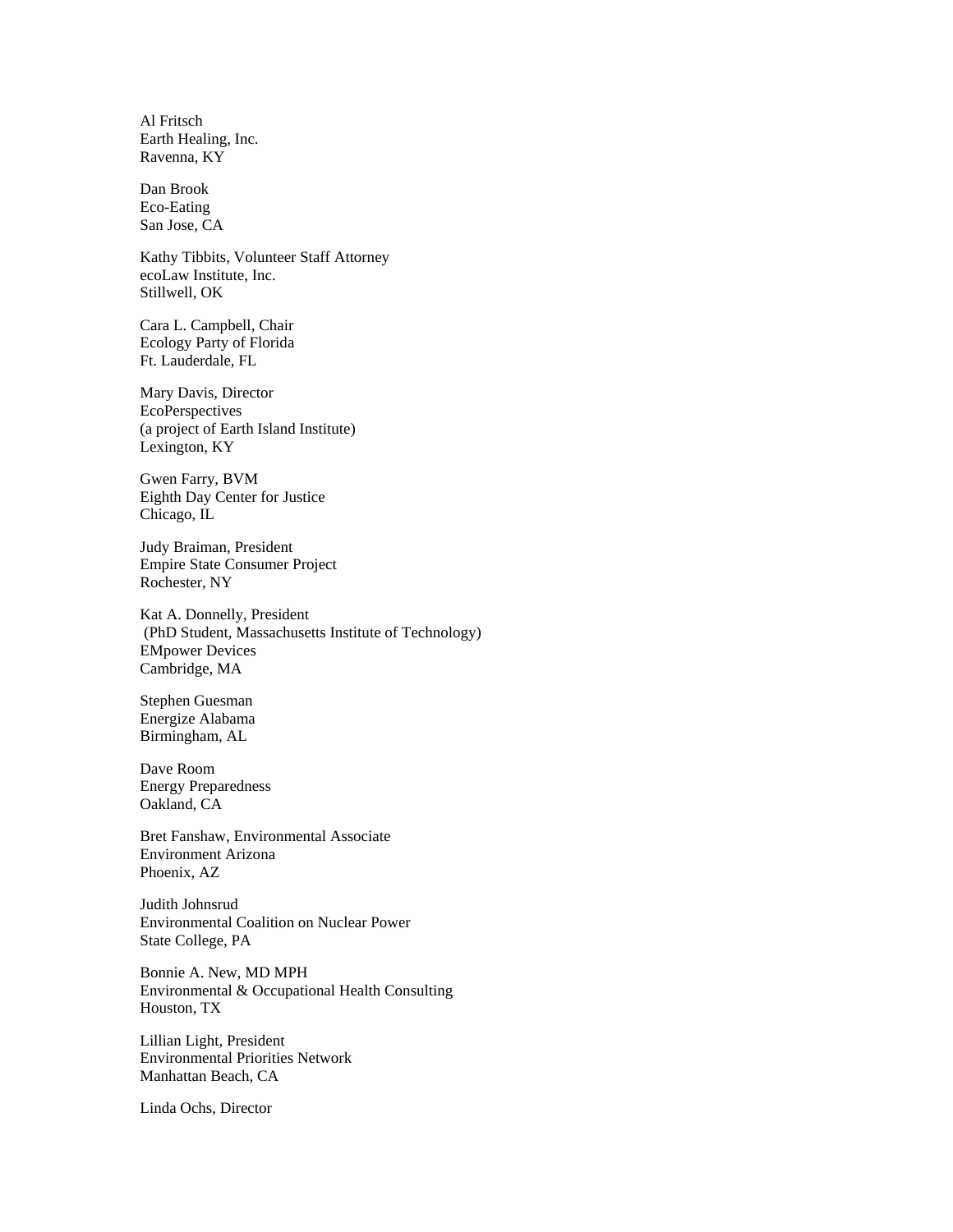Finger Lakes Citizens for the Environment Waterloo, NY

Bob Darby Food Not Bombs Atlanta, GA

Tom Ferguson Foundation for Global Community Atlanta, GA

Connie Lemley, Organizer Frankfort Climate Action Network Frankfort, KY

John Martin, CEO fuel4ward Santa Barbara, CA

Patrick O'Leary Futura Solar, LLC Jacksonville, FL

Peter Meisen Global Energy Network Institute San Diego, CA

Molly Johnson, Area Coordinator Grandmothers for Peace/San Luis Obispo County Chapter San Miguel, CA

Christopher LaForge Great Northern Solar Port Wing, WI

Joelle Novey, Director Greater Washington Interfaith Power & Light Washington, DC

Alisa Gravitz, Executive Director Green America Washington, DC

Keren Schlomy, President Green Decade/Cambridge Cambridge, MA

Terri Cooper Green for Life Assoc. Santa Barbara, CA

Rob Hannah, Chairman/CEO Green Realty Trust, Inc. Chicago, IL

Chris Menges, Climate & Clean Energy Coordinator High Country Citizens' Alliance Crested Butte, CO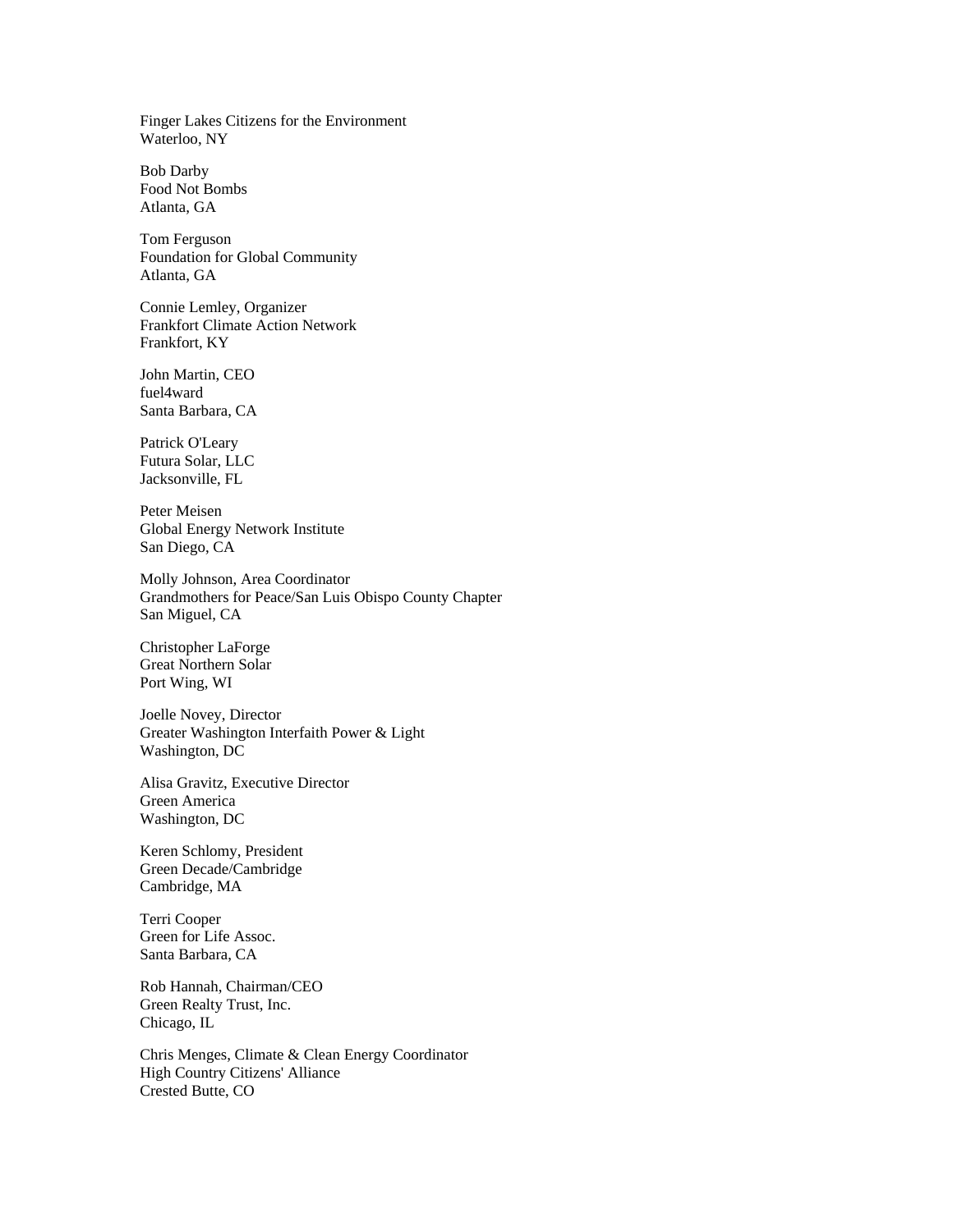Jennifer Olaranna Viereck, Executive Director HOME: Healing Ourselves & Mother Earth Tecopa, CA

Suzanne Hunt, President Hunt Green LLC Washington, DC

Nancy Sylvester, Chair IHM Responsible Investment Committee The IHM Sisters of Monroe, Michigan Monroe, MI

Leslie Perrigo Independent Environmental Conservation & Activism Network Muncie, IN

Miriam Pemberton Institute for Policy Studies Washington, DC

Alan Ewell Integrated Architecture Honolulu, HI

Andy McDonald Kentucky Solar Energy Society Kentucky Solar Partnership Frankfort, KY

Tom Kelly, Director KyotoUSA Berkeley, CA

Nancy Nolan, for the Lexington Global Warming Action Coalition Lexington, MA

Paul Fenn, President Local Power Inc. San Francisco, CA

Tara DePorte Lower East Side Ecology Center New York, NY

Richard Komp, Director Maine Solar Energy Assoication Lubec, ME

Peter Lowenthal MD-DC-VA Solar Energy Industries Association Maryland, DC, Virginia

Chris Kolb Michigan Environmental Council Lansing, MI

Barbara Jennings, CSJ; Coordinator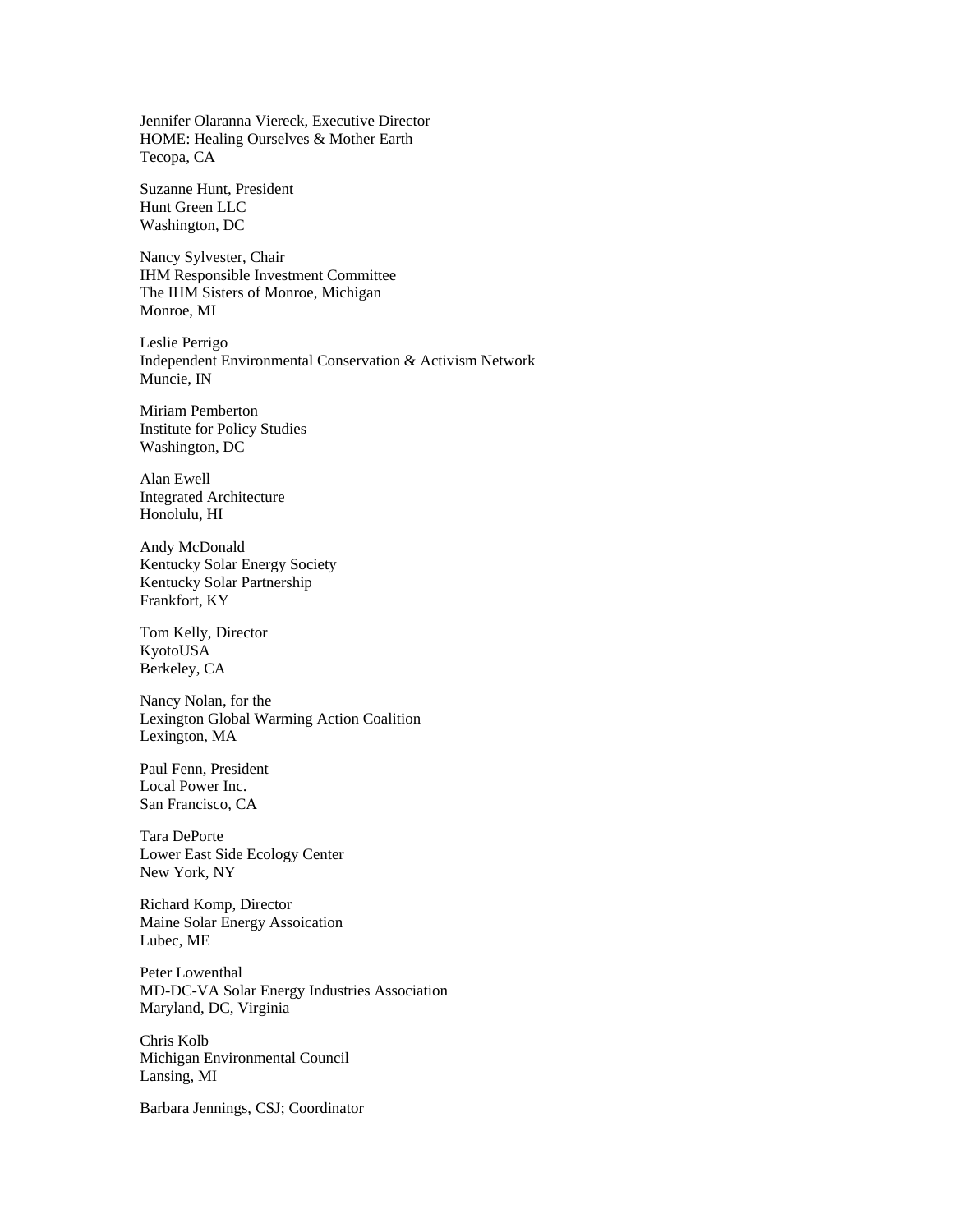Midwest Coalition for Responsible Investment St. Louis, MO

Tehri Parker, Ph.D.; Executive Director Midwest Renewable Energy Association Custer, WI

Aim Me Smiley Mighty Kindness Louisville, KY

David Boyce, Board Chair Minnesota Renewable Energy Society Minneapolis, MN

Rev. Séamus P. Finn, OMI; Director Christina Cobourn Herman Justice Peace/Integrity of Creation Office Missionary Oblates of Mary Immaculate Washington, DC

Gary Birke Motorworks Clean Vehicles, Inc. Amityville, NY

Jeffrey J. Burke, Executive Director National Pollution Prevention Roundtable Washington, DC

Dave Ewoldt Natural Systems Solutions Tucson, AZ

Judy Treichel, Executive Director Nevada Nuclear Waste Task Force Las Vegas, NV

David Radcliff New Community Project Elgin, IL

John Cerveny New Energy Resources Schenectady, NY

Carolyn Treadway No New Nukes Normal, IL

George Crocker, Executive Director North American Water Office Lake Elmo, MN

Larry Bell North East Arizona Energy Services Company Concho, AZ

Wells Eddleman, Staff Scientist North Carolina Citizens Research Group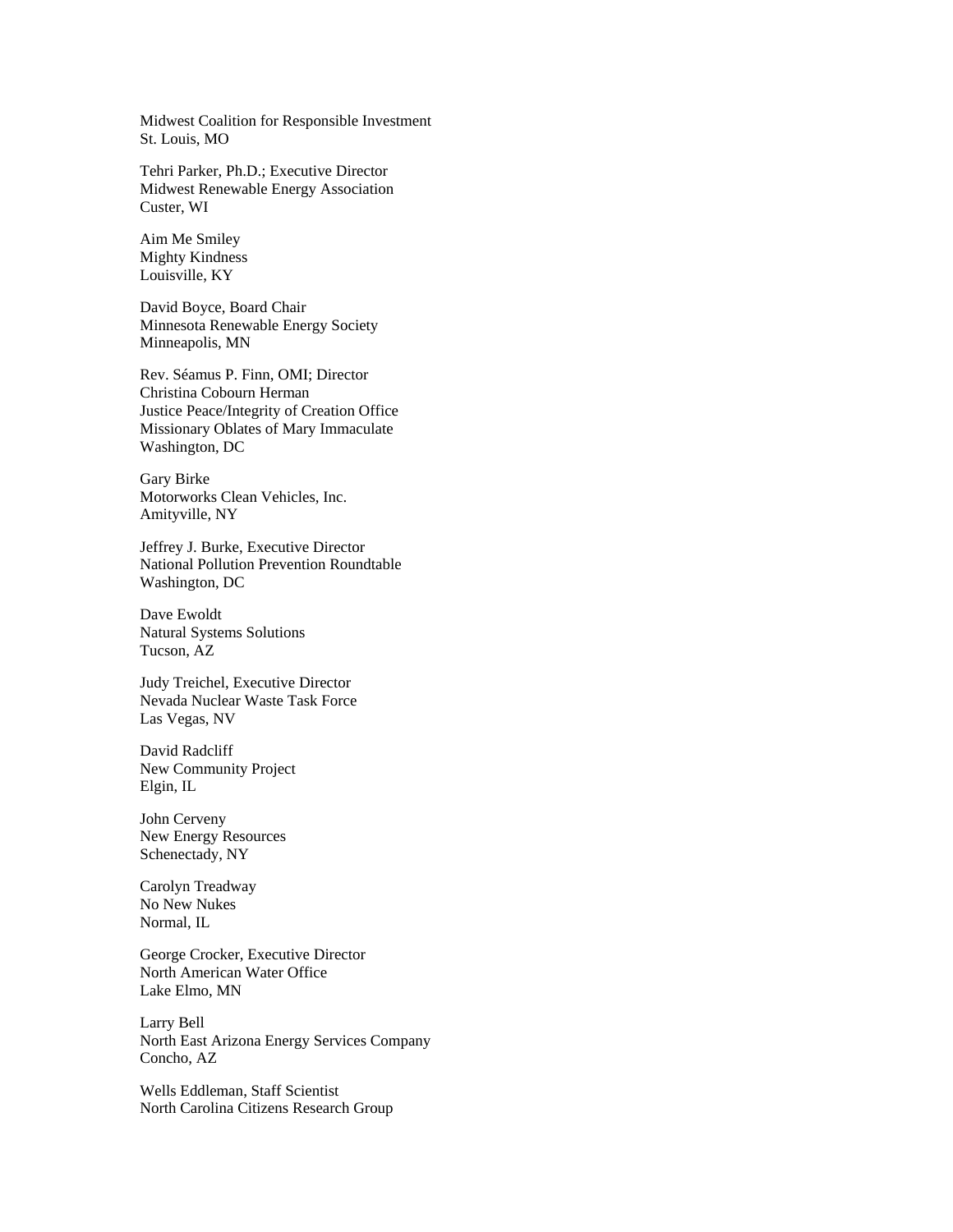Durham, NC

Northern Futures Foundation Port Wing, WI

Greg Reisig, Chairman Northern Michigan Environmental Action Council Traverse City, MI

Norman T. Baker, PhD Northstar Nurseries, Inc. Sequim, WA

Alice Slater Nuclear Age Peace Foundation, NY New York, NY

David A. Kraft, Director Nuclear Energy Information Service Chicago, IL

Michael Mariotte, Executive Director Nuclear Information & Resource Service Takoma Park, MD

Mary Olson Nuclear Information & Resource Service, Southeast Asheville, NC

Glenn Carroll, Coordinator Nuclear Watch South Atlanta, GA

Chris Daum Oasis Montana Inc. (Renewable Energy Supply & Design) Stevensville, MT

Phil Tymon, Administrative Director Occidental Arts & Ecology Center Occidental, CA

Chuck Nelson Ohio Valley Environmental Coalition Glen Daniel, WV

Judi Friedman, Chair People's Action for Clean Energy, Inc. Canton, CT

Conrad Miller M.D.; Founder Physicians for Life Watermill, NY

Harry Wang, MD; President Physicians for Social Responsibility/Sacramento Sacramento, CA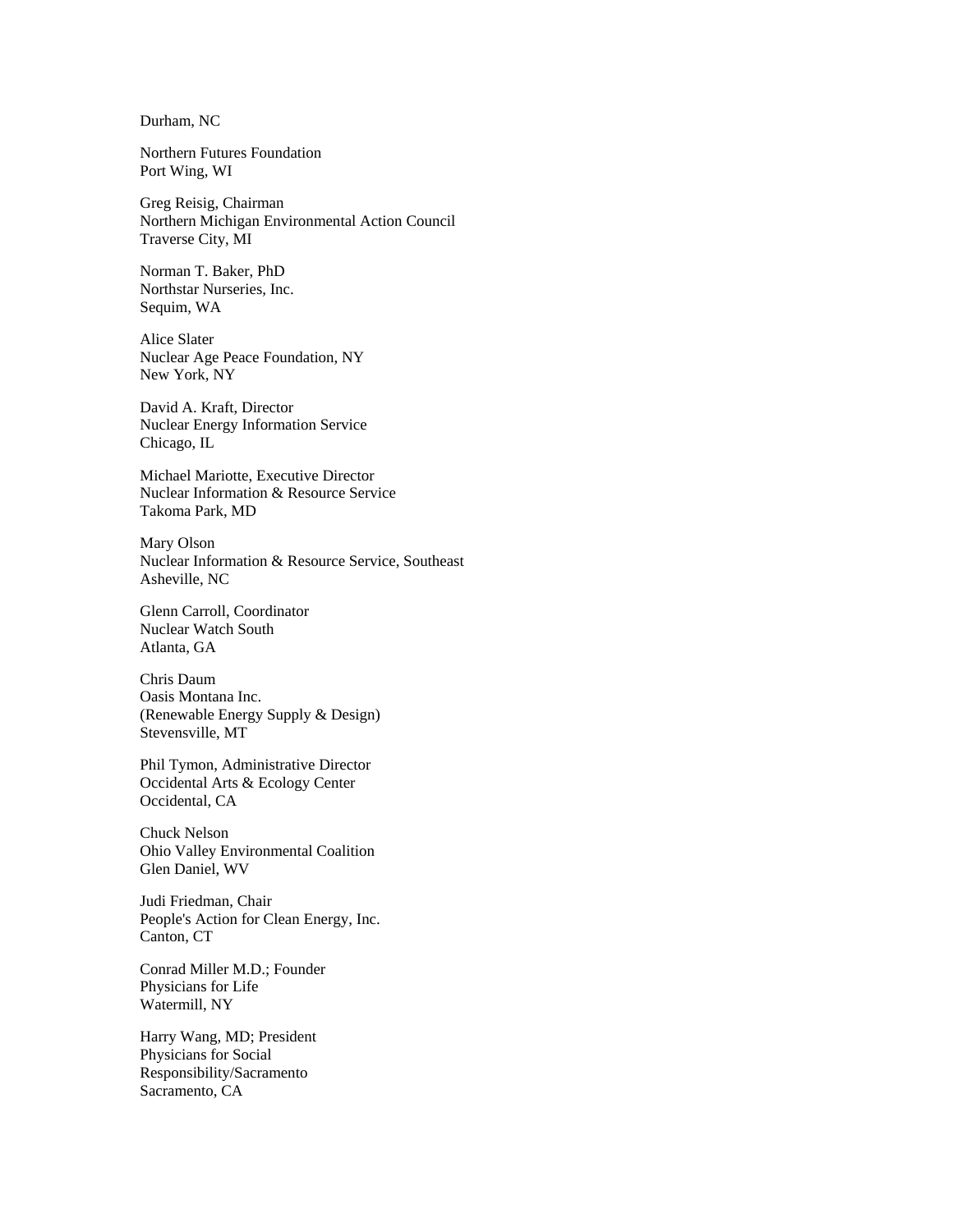Robert M. Gould, MD; President Physicians for Social Responsibility, SF-Bay Area Chapter Berkeley, CA

Robert Schultz, WA State Leader Pickens Plan Spokane, WA

Mary Lampert, Director Pilgrim Watch Duxbury, MA

Jane Hager Potomac Region Solar Energy Association Pasadena, MD

Bruce A. Drew, Steering Committee Prairie Island Coalition Minneapolis, MN

Jessica Barry Prism Solar Technologies, Inc. Highland, NY

David Zupan, Director Progressive Voices Eugene, OR

Alexander P. Lee, Executive Director Project Laundry List Concord, NH

Kevin Zeese, Executive Director ProsperityAgenda.US Baltimore, MD

Tyson Slocum, Director Public Citizen's Energy Program Washington, DC

Katherine West Rainbow Green Services Jackson, MS

Luke Lundemo, CEO Rainbow Natural Grocery Jackson, MS

Michael Welch Redwood Alliance Arcata, CA

Bill Holmberg Renew the Earth Vienna, VA

Ron Leonard RenewableEnergyCoalition.com Woodstock, NY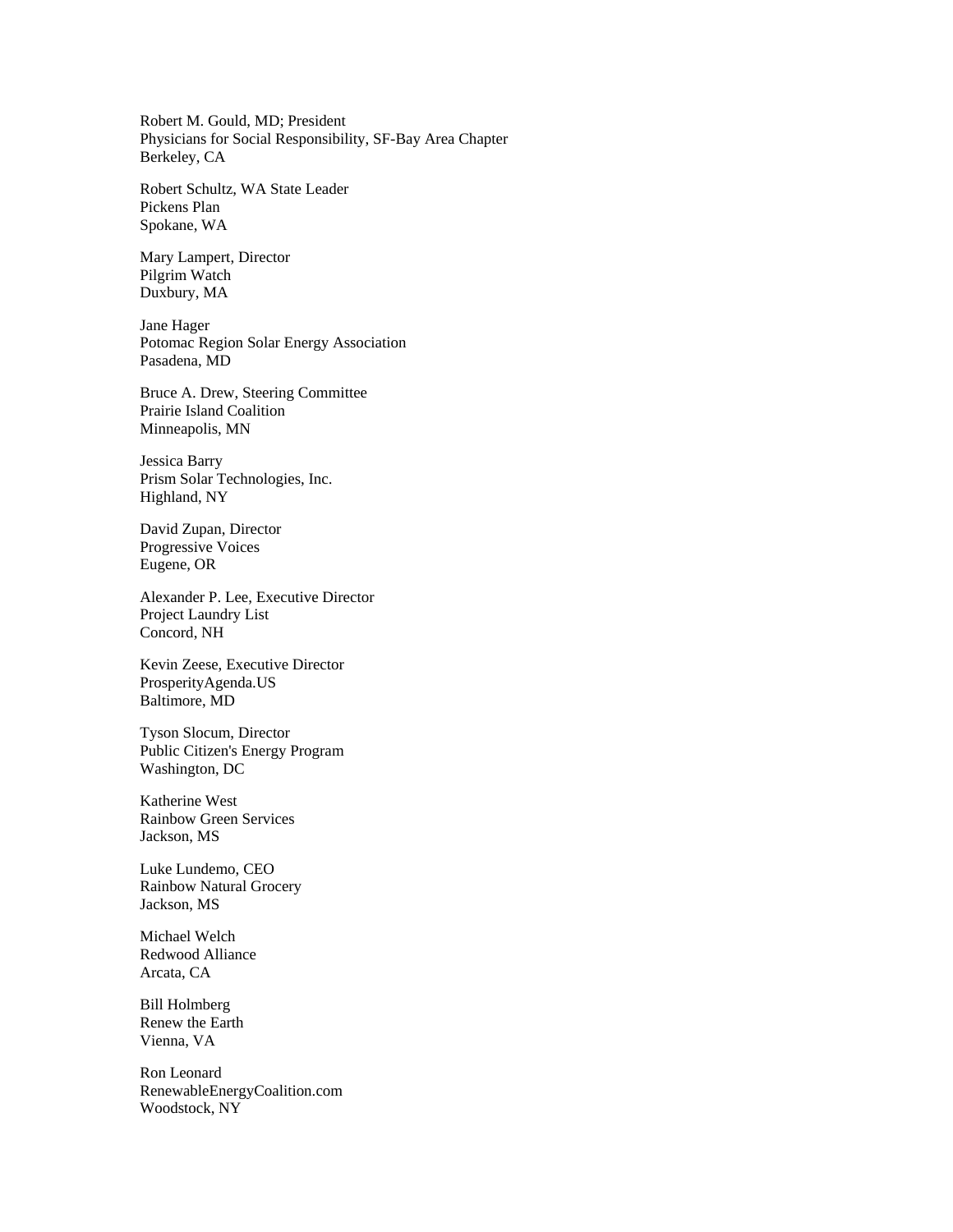Brian Cassutt Renewable Energy Industry Association NM Albuquerque, NM

Gordian Raacke, Executive Director Renewable Energy Long Island East Hampton, NY

Margaret Weber Rosedale Recycles Detroit, MI

Jane Swanson, spokesperson San Luis Obispo Mothers for Peace San Luis Obispo, CA

Kathleen Burns, Ph.D. Sciencecorps Lexington, MA

Paul Notari SciTech Communications, Inc. Denver, CO

Doug Bogen, Executive Director Seacoast Anti-Pollution League Exeter, NH

James Kennon, President Sevier Citizens for Clean Air & Water, Inc. Richfield, UT

Steven Keyser SnowberryRidge, Zero Emission Development Salt Lake City, UT

Jody Solell Solar Electrics Fairfax, VA

SolaRichard Thompson Solar Guru Tacoma, WA

Chris Stimpson, Executive Campaigner Solar Nation Washington, DC

Louise Gorenflo Solar Valley Coalition Crossville, TN

Dr. Robert T. Do Dennis F. Miller, Vice President & Science Advisor Solena Group, Inc. Washington, DC

Orlo Stitt, President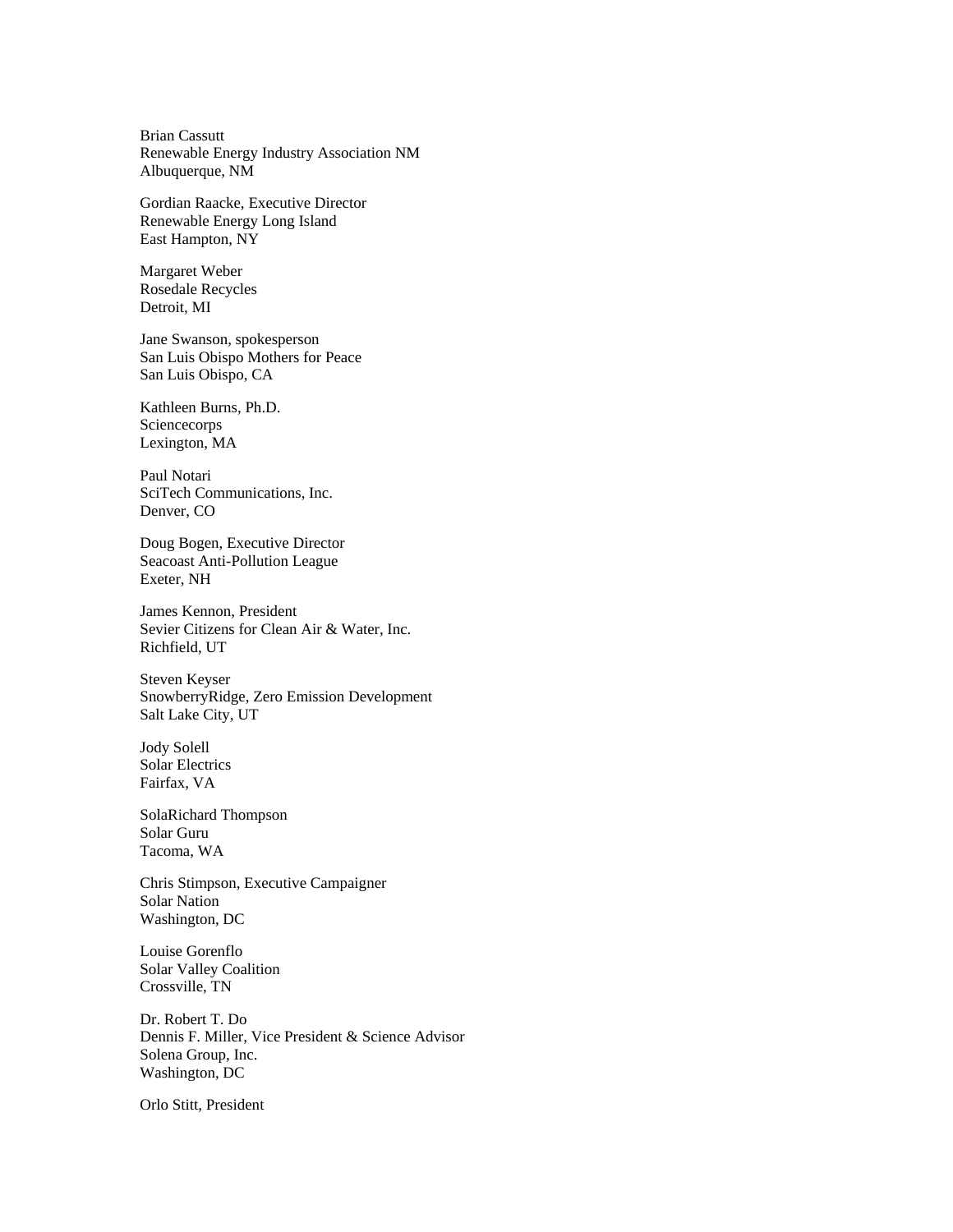Stitt Energy Systems, Inc. Rogers, AR

Heidi Speight Strategic Sustainability Associates Madison, WI

Ken Bossong, Executive Director SUN DAY Campaign Takoma Park, MD

Michael S. Almon, Secretary Sustainability Action Network Lawrence, KS

John F Neville, President Sustainable Arizona Sedona, AZ

Andrea Faste Sustainable Ballard Seattle, WA

Rona Fried, Ph.D.; President SustainableBusiness.com Huntington, NY

Bob Walker Sustainable Energy Resource Group Thetford Center, VT

Bernhard O. Voelkelt Sustainable Energy Solutions Lake Arrowhead, CA

Carolyn Starrett Sustainable Winchester Winchester, MA

Scott Sklar, President The Stella Group, Ltd. Arlington, VA

Angela Taylor, President Taylor Interactive, Inc. Baltimore, MD

Linda Seeley, President Terra Foundation San Luis Obispo, CA

Mark W. Toney, PhD; Executive Director TURN - The Utility Reform Network San Francisco, CA

Marylia Kelley, Executive Director Tri-Valley CAREs (Communities Against a Radioactive Environment) Livermore, CA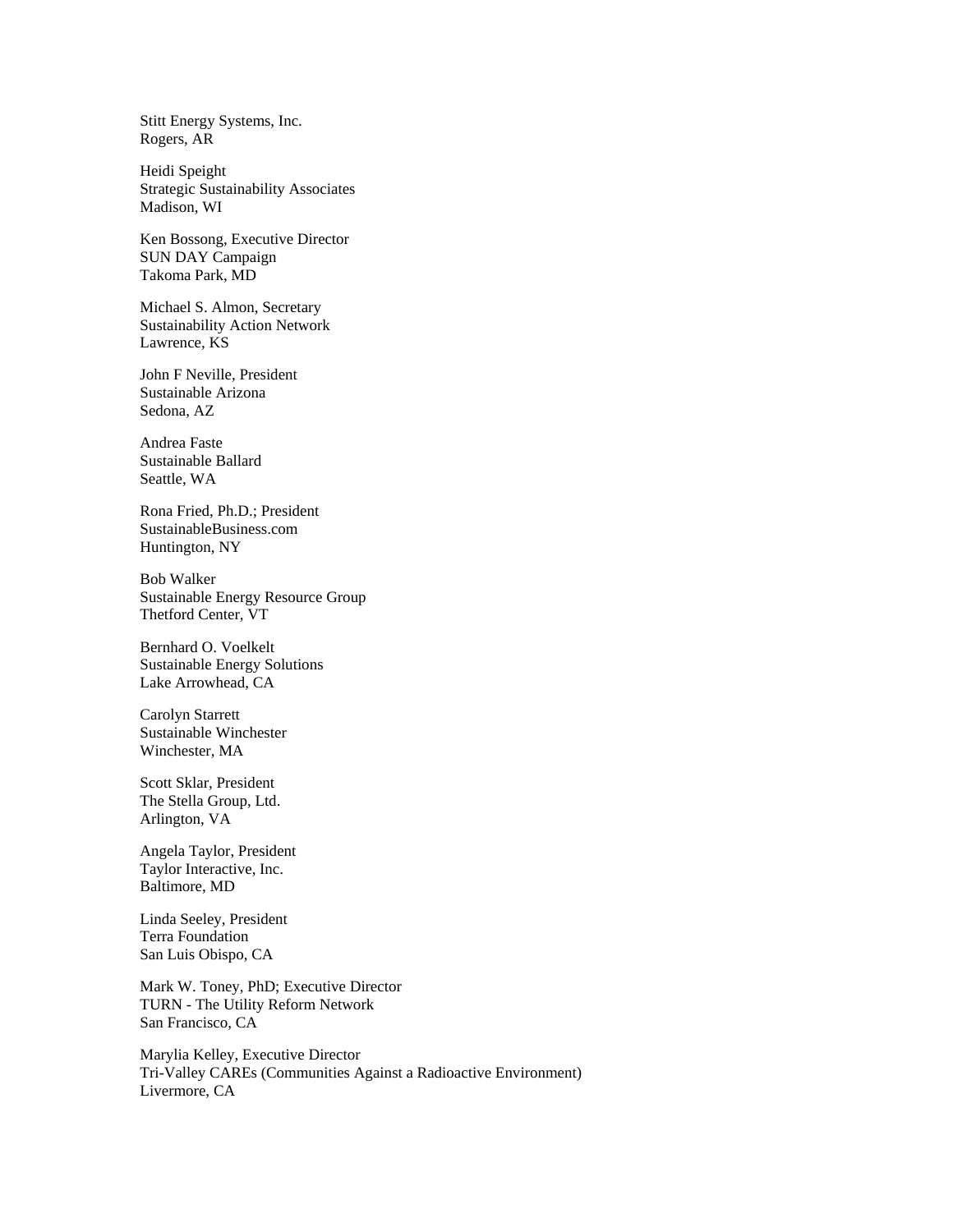Diane C. Beeny Union County (NJ) Peace Council Westfield, NJ

Brian Moench, MD; President Utah Physicians for a Healthy Environment Salt Lake City, UT

John Blair, President Valley Watch, Inc. Evansville, IN

Blair Hamilton Vermont Energy Investment Corporation Burlington, VT

Brett KenCairn, CEO Veterans Green Jobs Denver, CO

Al Sobel, President Virginia Solar Council Alexandria, VA

Eric Alexander Vision Long Island Northport, NY

David Butler Voltaic Solar LLC Lexington, KY

Annie Carmichael, Federal Policy Director Vote Solar San Francisco, CA

Blair Anundson, Consumer & Democracy Advocate Washington Public Interest Research Group Seattle, WA

Michael J. Dietrick MD Waterplanet Alliance Mill Valley, CA

Santana Tamarak Western Nebraska Recourses Council Scottsbluff, NE

Lewis E. Patrie, MD; Chair Western N.C. Physicians for Social Responsibility Asheville, NC

Buffalo Bruce Western Nebraska Resources Council Chadron, NE

Steve Gunn, owner Windbreak Construction Ellensburg, WA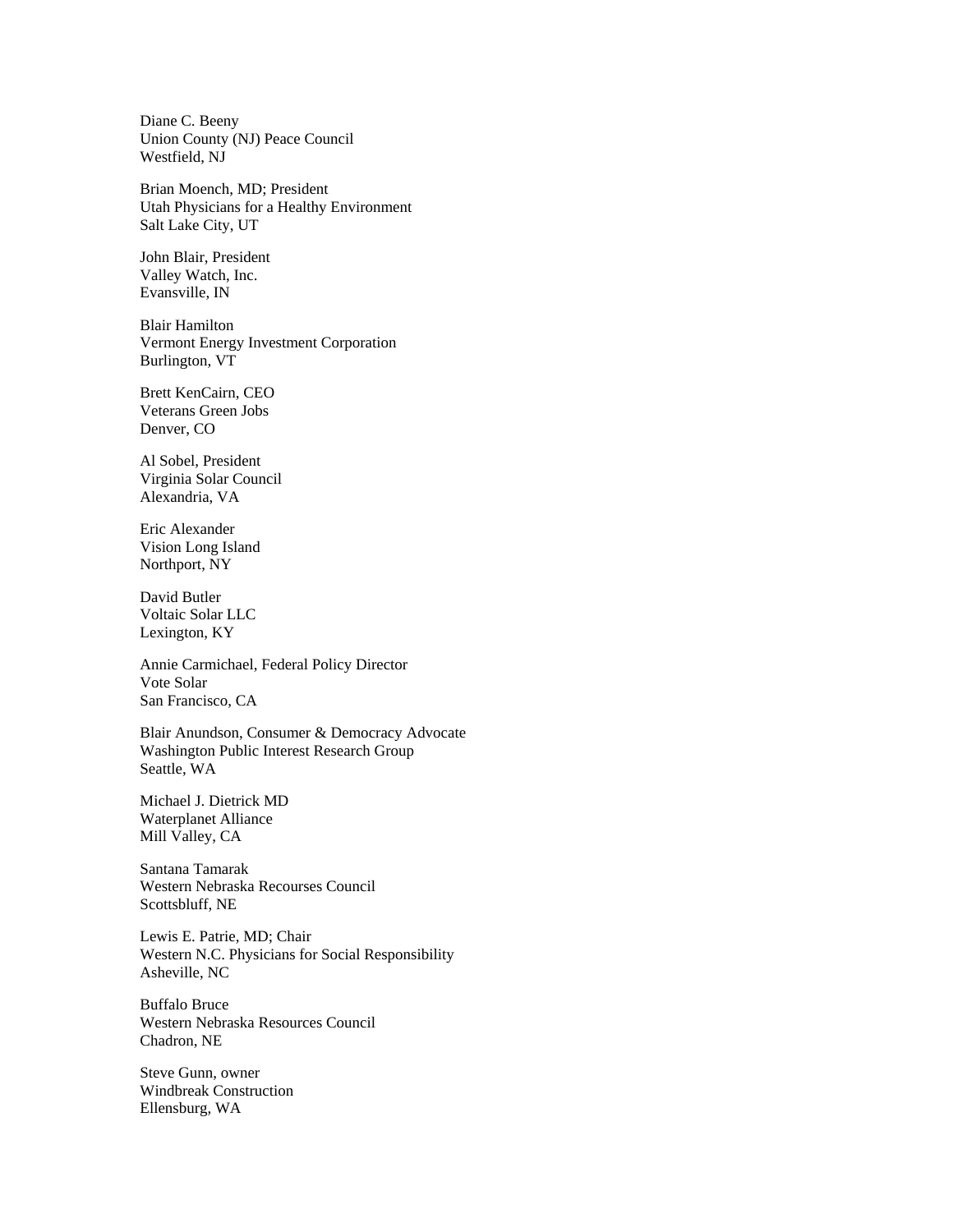John Horning, Executive Director WildEarth Guardians Santa Fe, NM

Chris Herman, Owner Winter Sun Design Edmonds, WA

Diane Farsetta Wisconsin Network for Peace and Justice's environmental working group Madison, WI

Deborah Reilly WISEnergy Vashon Vashon, WA

Ellen M. Garduno, President World Good Products Edmonds, WA

Paul Connett, PhD; Executive Director www.AmericanHealthStudies.org Canton, NY

## INDIVIDUAL SIGNERS

Arnie Alpert, New Hampshire Program Coordinator American Friends Service Committee \* Concord, NH

Wanda S. Ballentine Eagan, MN

Anne G. Berggren Ann Arbor, MI

Nancy Bernstein Vermontville, NY

Frieda Berryhill Wilmington, DE

Joy Blackwood Landover, MD

Eric Bourgeois, Ph.D. Cambridge, MA

John D. Calandrelli Enfield, CT

Geraldine Carter Climate Ride \* Missoula, MT

Marcella Chiarello Shelburne, VT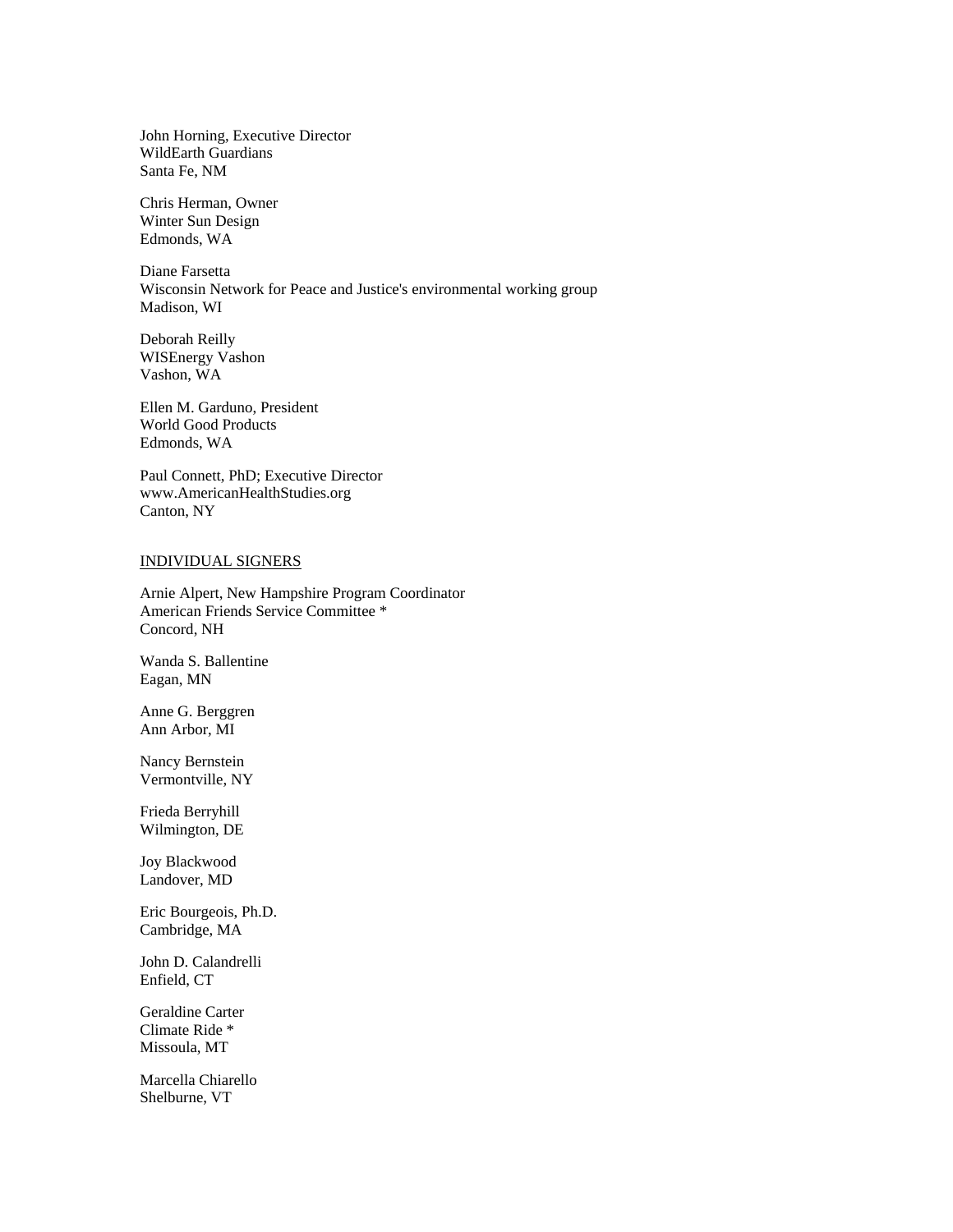Mary C. Coelho Cambridge, MA

Marty Dickinson Washington, DC

Marianne DiMascio Hanson, MA

John D. Donnell St. George, UT

Michel Dyer Wendell, NC

Thomas Gaffney Sustainable Weymouth \* South Weymouth, MA

Sabodh K. Garg, Ph.D. Del Mar, CA

Sister Mary Frances Gebhard St. Bede Monastery \* Eau Claire, WI

Richard Giordano Boston, MA

Hans Grellmann Palos Verdes Estates, CA

Marcia Geyer Sustainable South Shore \* Weymouth, MA

Nancy Givens, Chairperson BGGreen Partnership for a Sustainable Community \* Bowling Green, KY

Sister Paula Gonzalez, PHD Cincinnati, OH

Art & Natalie Hanson Lansing, MI

Gina B. Hardin Denver, CO

Harry Hochheiser Baltimore, MD

Marie D. Hoff, PhD Bismarck, ND

Cynthia E. Hoisington Barrington, NH

Robert R. Holt, PhD; Vice Chair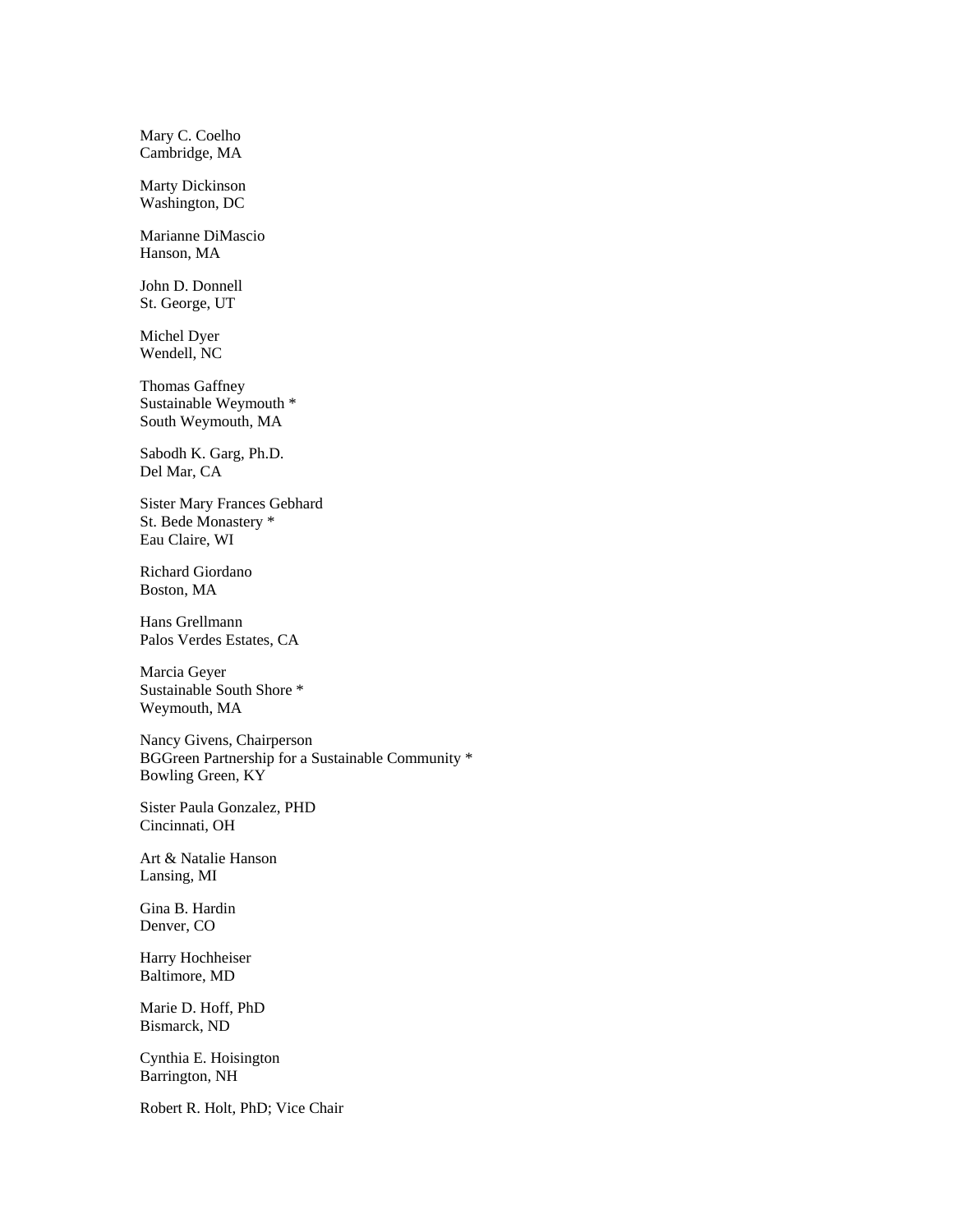Truro Energy Committee \* Truro, MA

Paul Huddy Solar Institute \* Tucson, AZ

Joanne M. Ivancic, Executive Director Advanced Biofuels USA \* Frederick, MD

Thayer Jordan Chapel Hill, NC

Mrs. Leah R. Karpen, Member Physicians for Social Responsibility \* League of Women Voters \* Asheville, NC

Malcolm M. Kenton Greensboro, NC

Kyle Kiser Lexington, KY

Fan Lin Columbus, OH

Leslie H. Lowe, Energy & Environment Program Director Interfaith Center on Corporate Responsibility \* New York, NY

Philip D. Lusk Port Angeles, WA

Patricia A. Marida, Chair Ohio Sierra Club Nuclear Committee \* Columbus, OH

Rory McIlmoil Morgantown, WV

Nancy Miller Green Technology \* Pasadena, CA

Elizabeth C. Moore Lakewood, CO

Kathleen Morris RN Columbus, OH

Albert Nunez, CEM Takoma Park, MD

David O'Leary Takoma Park, MD

Denis Oudard, President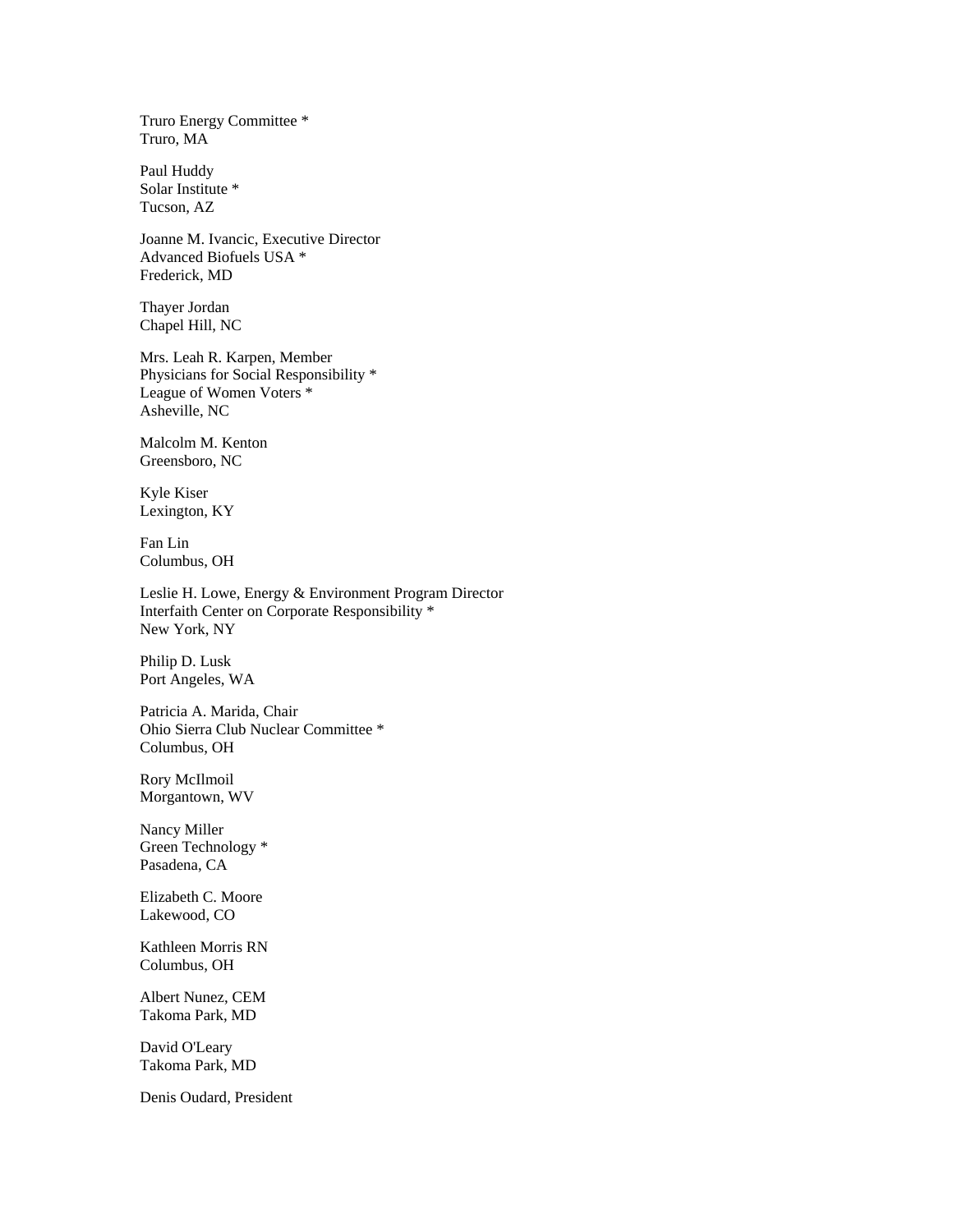Bay Pointe Solar \* Louisville, KY

Micah Parkin Boulder, CO

Dennis Paull, Renewable Energy Advocate Half Moon Bay, CA

Upgeya Pew Costa Mesa, CA

Judi Poulson Fairmont, MN

Richa Grand Rapids, MI

Mario G. Rivera Winter Haven, FL

Ellen Rubinstein The Cadmus Group \* Portland, OR

Barbara Scott San Luis Obispo, CA

Alice Geary Sgroi St. Louis, MO

Janette D. Sherman, M. D. Alexandria, VA

Lenny Siegel, Executive Director Center for Public Environmental Oversight \* Mountain View, CA

Peter Slavin Oakton, VA

Beverly Smith Sierra Club \* Cottonwood, AZ

Lewis L. Smith Carolina, PR

Rebecca Sobel Santa Fe, NM

Benjamin K. Sovacool, PhD Virginia Polytechnic Institute & State University \* Blacksburg, VA

Darla Reynolds Sparks Yukon, OK

Diane Stanton